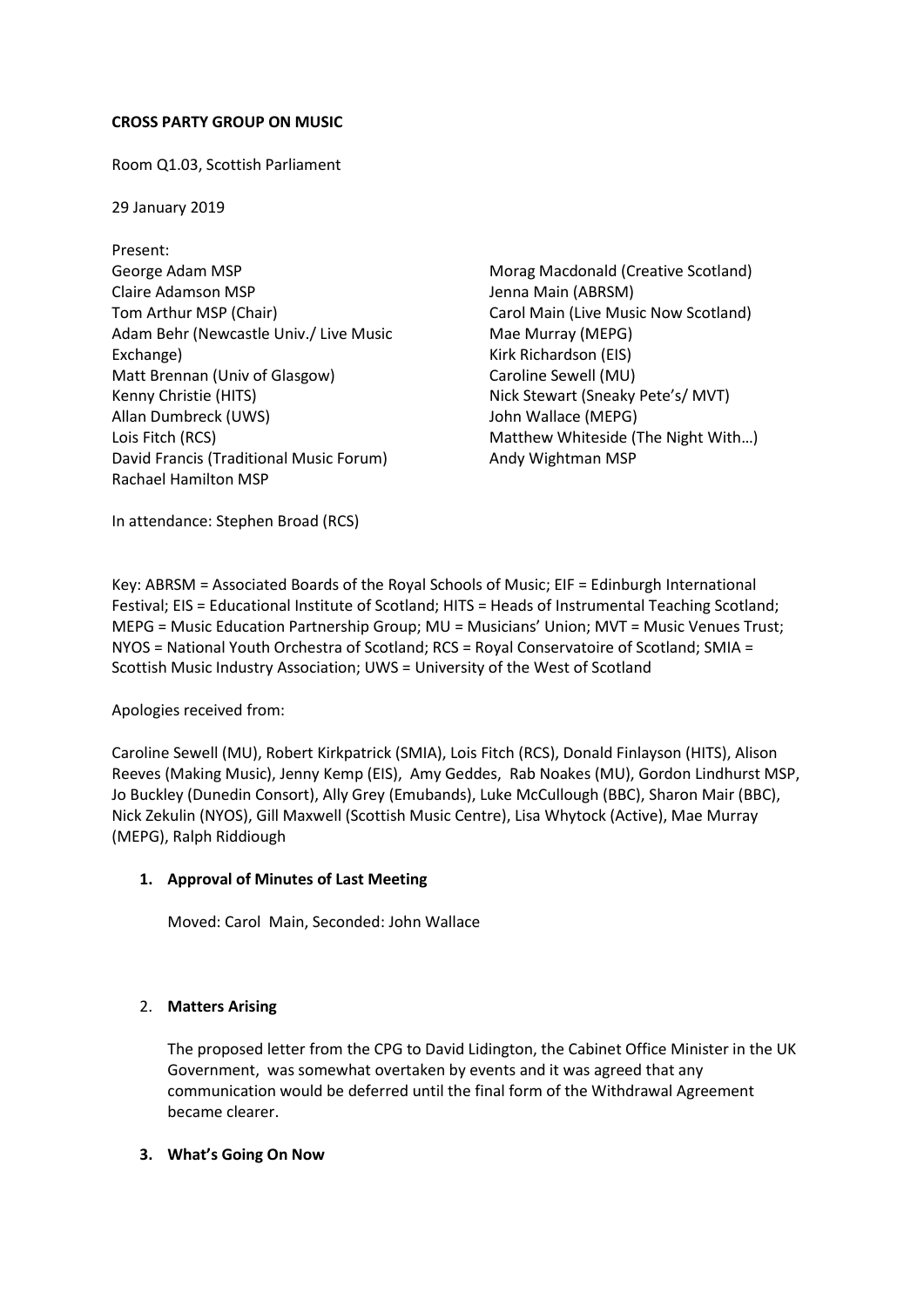The Chair introduced John Wallace, chair of the Music Education Partnership Group, and Prof. Stephen Broad, the chief researcher on the What's Going On Now (WGON) project. JW noted that SB had been a key researcher on the predecessor to the current work in 2002-3. Commenting on the recent report on music education by the Parliament Education and Skills Committee, he commented that it went further than expected, noting that the report endorsed the local authorities as the best system of delivery as against a national, centralised system, and that there was cross-party support for the abolition of fees for instrumental music tuition. He also noted that a joint MEPG/COSLA guidance document was to be brought to the COSLA board, outlining good practice for local authorities and urging that we maintain what we have. Before handing over to SB, JW pointed out that there had been a delay in publishing the WGON report due to a need to make the recommendations as pragmatic as possible.

Stephen Broad explained that the work contained four research areas and offered five recommendations. He outlined the methodology of the work which involved compiling data on music education, conducting a large-scale qualitative and quantitative survey and carrying out case studies and detailed mapping in Perth and Kinross, Shetland and North East Glasgow, with the aim of drawing the strands together and triangulating the information at the end of the process.

The data context had changed massively since 2002 when there was comparatively little information available. The figures show that there has been a small uplift overall in numbers receiving instrumental music tuition (IMS), but nationally the proportion has remained roughly the same, at 8-9%. The conclusion drawn, however, is that what drives numbers is not demand but supply. Demand exceeds supply to the extent that it is estimated that there are over 100,000 young people who would take music lessons but do not. There is considerable variation across local authorities. The median fee for IMS has doubled in 15 years (from £100 to £200), but participation stays the same – another indicator that demand exceeds supply.

In terms of uptake of National Qualifications music holds its own against other subjects, e.g. computing and business studies. Music is the sixth most popular Advanced Higher.

Rachael Hamilton: Were people more likely to take advantage of music tuition if it is free?

SB: There is no information on that. There is no consistent approach to inclusivity, although anecdotally it looks as though numbers stay the same but post-codes change.

Carol Main: is there information about uptake of particular instruments?

SB: There was no information on this that came out of the research. The Improvement Service has some related information, but on the Full Time Equivalent numbers of particular instrumental teachers rather than on particular instruments.

In terms of the survey, the team re-used the basic categories of stakeholder from 2002 (tutors, teachers, organisers, co-ordinators, i.e. people with an investment in music education). In 2002, there were 450 survey responses, in 2018 1400, with the largest group of respondents teachers, tutors and mentors, over a third of whom with 25 or more years experience, and over half of whom are working as professional musicians. There were 430 responses from young people (mostly in the 18-25 age range).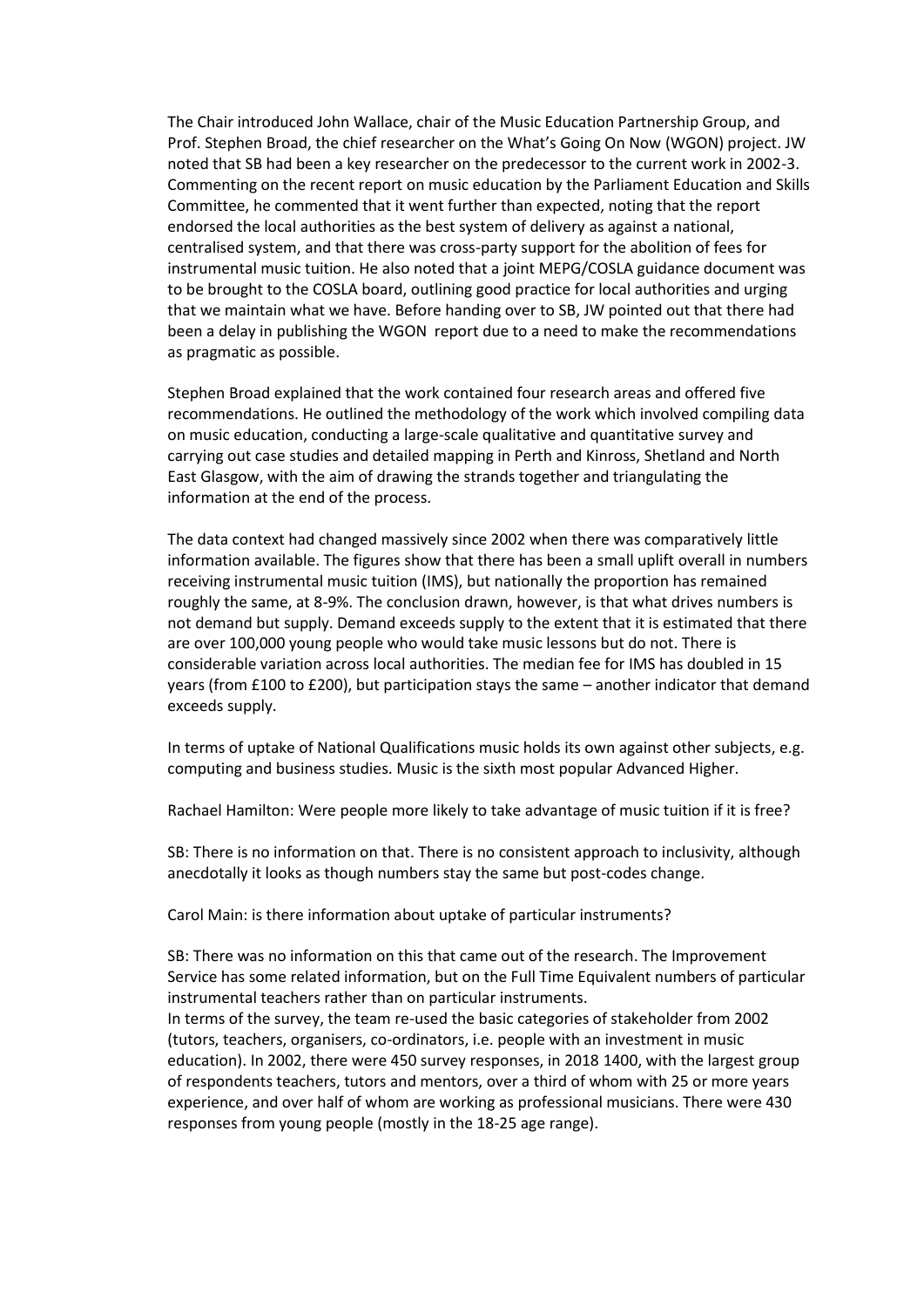The case studies consisted of wide-ranging interviews. A key theme was the centrality of the school as a place where inequalities can be levelled. It was with the case studies that ideas began to emerge and align with the survey results. Four areas of concern were identified: inequalities; perceptions of music and its purpose; music in the school; facilitating opportunities and experiences. These were taken forward into a series of recommendations:

- 1. Inequalities: Music Services should work together to create a genuinely common approach to inequalities and inclusion – within the lifetime of the next Scottish Parliament.
- 2. Pathways: Music is a viable way to make a living. There should be a dialogue with all key agencies to ensure that National Qualifications provide a progression route.
- 3. Perceptions: Resources should be reinforced for understanding the benefits and value of music
- 4. Music in the School: There should be collaborations between collaborations between MEPG and Education Scotland to develop a programme of activity, building on YMI.
- 5. Experiences and Opportunities: the sector should be strengthened through increased partnership working

Andy Wightman: Are there exemplar local authorities in Scotland or elsewhere?

SB: It is difficult to identify these because of the sheer variety of activity across all 32 authorities.

JW: There will be a short version of the report available.

TA undertook to try to find time for a debate in Parliament, which would give the Government the opportunity to respond.

CM: How does the stability in numbers stack up against the reduction in services?

Kenny Christie: Perhaps the question we should be asking is why we are not further on.

JW: The number of teachers looks static because numbers went up between 2002 and 2008 before being cut back.

Allan Dumbreck: Is there any correlation between music study and attainment?

SB: That question was unfortunately outside the scope of the research.

Morag Macdonald: YMI has done some research which has shown some correlation between music, health and well-being.

SB: There has been other good research on the instrumental value of music. RCS has produced a literature review on this topic.

KC: Dundee looked at data P7 to S3, which showed a correlation between music participation and an increase in numeracy in particular.

Kirk Richardson: Once you might have had a faculty of 80 serving 1000 pupils. Now you have a faculty of 40 serving 3000 pupils.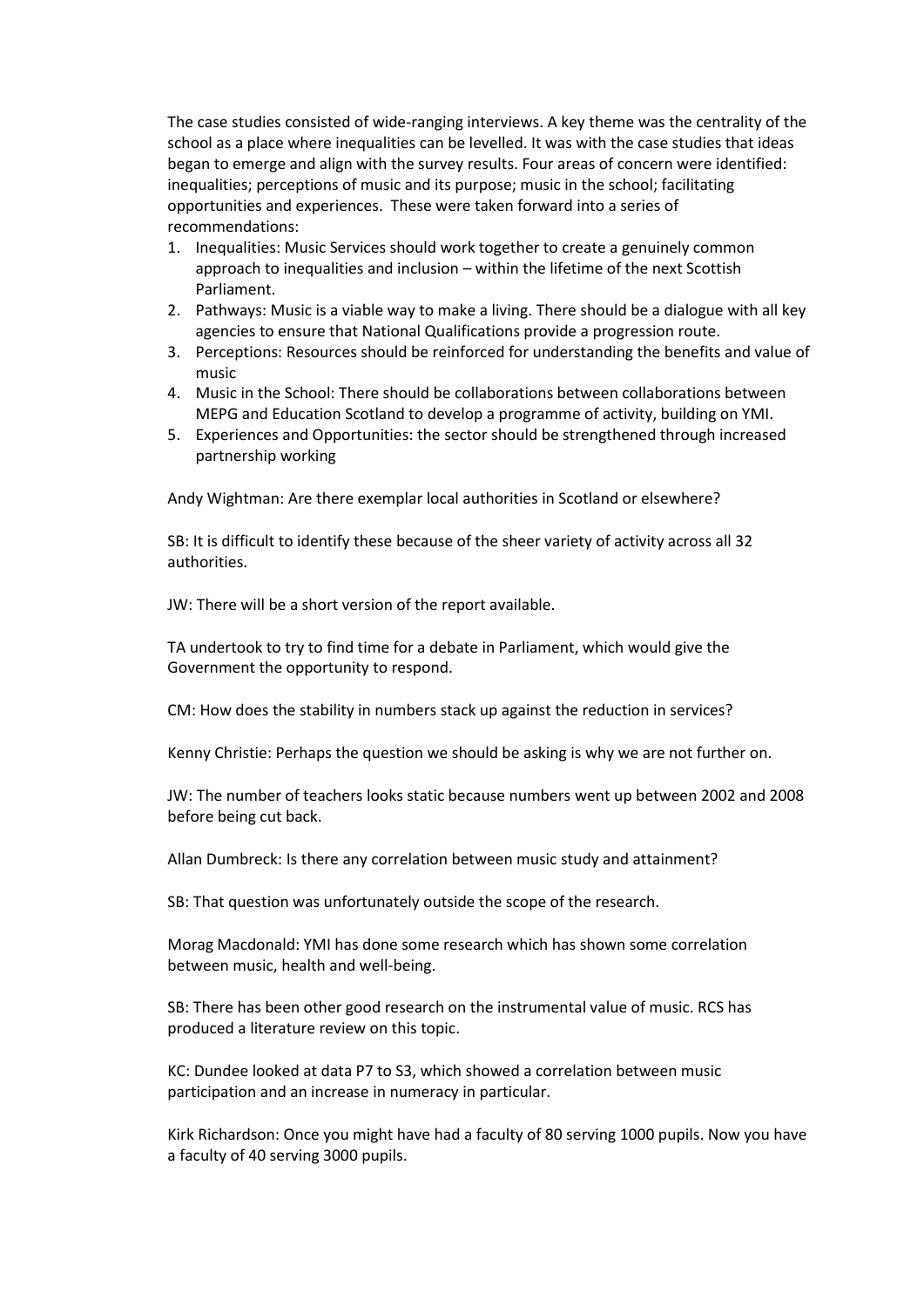SB: That is borne out by the research.

KR: The quality of lessons is going down. There is a lot more group teaching now.

KC: The last couple of years have been much better from the point of view of identifying good practice. There are better networks and effective sharing of learning through the likes of HITS and MEPG.

Claire Adamson: The Education and Skills Committee was careful not single out good and bad practice, preferring to place more emphasis on inequality and lack of consistency.

KR: A key issue is that instrumental music is seen as being somehow separate from education. At council level it gets bracketed with buses and lollipop ladies.

TA: Looking to the future we need to nurture creativity in the light of the coming wide-scale automation.

Nick Stewart: If we want to see the outcomes flagged up in the National Performance Framework then the funding to make them happen must be provided.

TA: Thanked Stephen Broad and said that we must capitalise on the interest the report will generate, through the likes of the Education and Skills Committee and the Cross Party Group.

4. Streaming

TA introduced Matthew Whiteside.

MW described how he made an album which no one bought, which led him to explore how streaming could be a viable model for him. He pointed out that Radio 3 will pay around £150 for a 5 minute piece (based on a combination of PPL and PRS payments), while streaming (e.g. Spotify) pays per play with payment triggered at 30 seconds. The way Spotify works is that the revenues are pooled: if you pay £9.99 a month for your subscription, and play one track in that month, triggering 1p in royalty, the remaining £9.98 goes into a pot. The model has recently been prey to the so-called 'Bulgarian scam' (not actually illegal), where an enterprising person created a playlist of hundreds of titles most of which were just over 30 seconds in length. 1200 specially created premium accounts played all of the hundreds of titles on a loop generating approximately half a million dollars per playlist, thereby drawing royalties from the pool that might have been earmarked for legitimate artists.

Streaming discriminates against long-form pieces because of the 30 second trigger. A usercentric system would be fairer and niche artists would benefit as explored through a study involving the Finnish Music Publishers' Association, the Musicians' Union, the Finnish Society of Composers and Lyricists, and the Society of Finnish Composers in 2016.TA: Is it a case of the medium influencing how the music is created?

MW: The average length of a song has reduced from 3 minutes 50 seconds to 3 minutes 20 seconds.

JW: Are royalties not covered by international agreements?